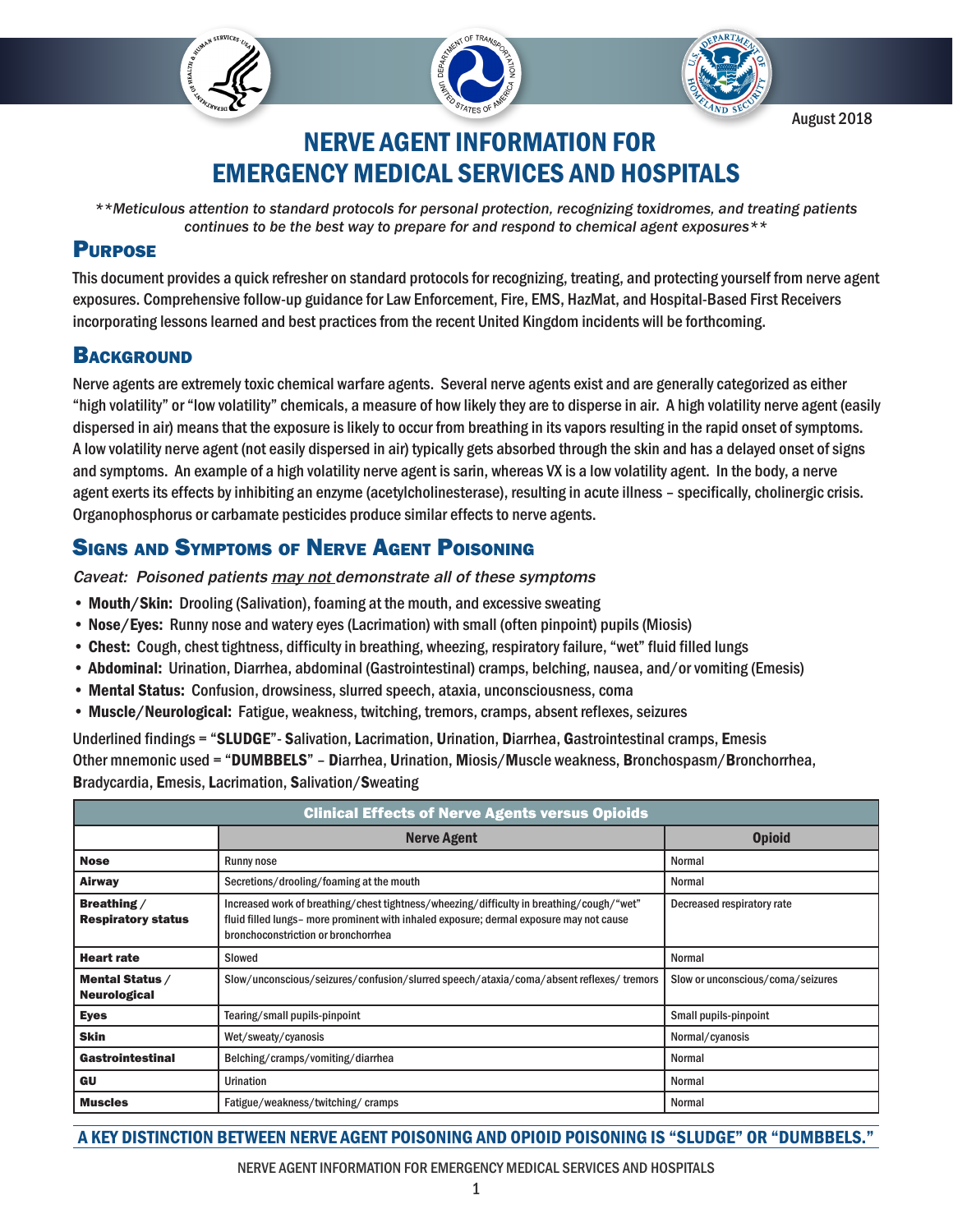### Detection (If you strongly suspect <sup>a</sup> nerve agent)

- Contact HazMat or special operations teams
- Notify the local FBI Field Office WMD coordinator

# PERSONAL PROTECTIVE EQUIPMENT (PPE)

- Emergency responders should have the proper training and education to work with hazardous materials.
- Those providing or assisting with patient care including decontamination should follow institutional policy for a chemical incident, wearing a recommended chemical protective suit, gloves, boots, and respiratory protection to prevent any secondary exposure from patients or objects.
- After patient decontamination is complete, providers should wear a gown and a double layer of nitrile gloves during patient contact.

### Patient Decontamination

- A person potentially exposed to a nerve agent should be decontaminated whether they develop signs of acute illness or not.
- Removal of clothing is a vital step to reduce ongoing and secondary exposure. Responders should pay particular attention to the risk of secondary exposure during clothing removal. Double bagging removed clothing is ideal.
- Wiping skin with a paper towel, dry wipe, or other cloth will also contribute to effective decontamination. This dry decontamination step can be performed by patients themselves and, along with clothing removal, should be done as early as possible.
- If contamination with liquid agent is suspected, patients should be decontaminated with water, ideally with a high-volume, low-pressure shower, including soap if available, gentle rubbing with a soft cloth or sponge, and active drying with a clean towel after the shower.
- If Reactive Skin Decontamination Lotion (RSDL) is available, it is recommended for spot decontamination.

### Treatment\*

- Nerve agent toxicity is the result of excessive acetylcholine, causing cholinergic crisis. Therapy focuses on treating the excessive secretions and bronchospasm with anticholinergic medications such as atropine with dosing titrated to respiratory secretions and airway resistance. Pralidoxime chloride (2-PAM Cl), a specific nerve agent antidote, augments the primary therapy of atropine; continuous infusions may be beneficial.
- Seizures should be managed with escalating doses of benzodiazepines (midazolam, lorazepam, or diazepam). All patients, even without convulsions, who meet the severe criteria should be treated with midazolam, lorazepam, or diazepam 10 mg IV/IM/IO. A pediatric patient in this setting is defined as an individual less than 18 years old AND with an ideal body weight (IBW) of ≤ 40 kg. If IBW is > 40 kg, adult medication and dosing are more appropriate. For patients under 40 kg, use midazolam only: 0-13 kg –70 mcg/kg, >13-40 kg – 5 mg.
- Autoinjectors (AI) are a convenient means of rapidly administering drugs to treat nerve agent exposure, which may be especially useful pre-hospital or at a hospital managing a large number of patients. However, only certain drugs in specific doses are available in autoinjectors: DuoDote or Antidote Treatment Nerve Agent Autoinjector (ATNAA) or Mark 1 kit (atropine 2 mg/2-PAM Cl 600 mg); atropine 2 mg, 1 mg, or 0.5 mg; 2-PAM Cl 600 mg; diazepam 10 mg.

#### EMS AGENCIES SHOULD FOLLOW THEIR ESTABLISHED TREATMENT PROTOCOLS

\*National Model EMS Clinical Guidelines are also acceptable: <https://www.nasemso.org/Projects/ModelEMSClinicalGuidelines/>

*NOTE: dosages in the model clinical guidelines are based on National Library of Medicine references; dosages noted below are based on the Agency for Toxic Substances and Disease Registry's medical management guidelines.*